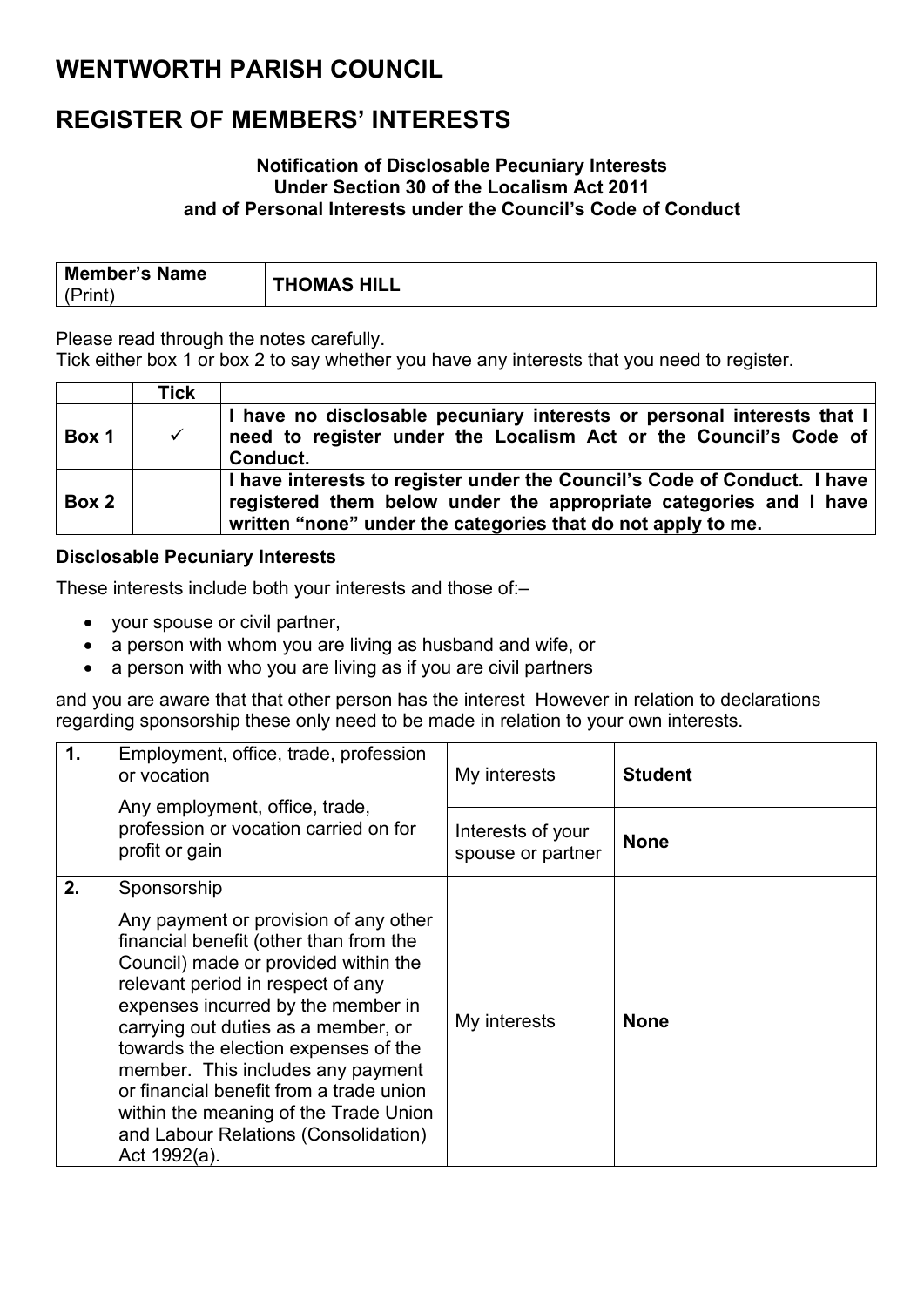## **WENTWORTH PARISH COUNCIL**

# **REGISTER OF MEMBERS' INTERESTS**

| 3. | Contracts                                                                                                                                                                                                                                                                                                                                                                        |                                        |             |
|----|----------------------------------------------------------------------------------------------------------------------------------------------------------------------------------------------------------------------------------------------------------------------------------------------------------------------------------------------------------------------------------|----------------------------------------|-------------|
|    | Any contract which is made between<br>the relevant person (or a body in<br>which the relevant person has a<br>beneficial interest) and the relevant                                                                                                                                                                                                                              | My interests                           | <b>None</b> |
|    | Council                                                                                                                                                                                                                                                                                                                                                                          |                                        |             |
|    | (a) under which goods or services are<br>to be provided or works are to be<br>executed; and                                                                                                                                                                                                                                                                                      | Interests of your<br>spouse or partner | <b>None</b> |
|    | (b) which has not been fully<br>discharged.                                                                                                                                                                                                                                                                                                                                      |                                        |             |
| 4. | Land                                                                                                                                                                                                                                                                                                                                                                             | My interests                           | <b>None</b> |
|    | Any beneficial interest in land which is<br>within the area of the relevant Council.                                                                                                                                                                                                                                                                                             | Interests of your<br>spouse or partner | <b>None</b> |
| 5. | Licenses<br>Any licence (alone or jointly with                                                                                                                                                                                                                                                                                                                                   | My interests                           | <b>None</b> |
|    | others) to occupy land in the area of<br>the Council for a month or longer                                                                                                                                                                                                                                                                                                       | Interests of your<br>spouse or partner | <b>None</b> |
| 6. | Corporate tenancies                                                                                                                                                                                                                                                                                                                                                              | My interests                           |             |
|    | Any tenancy where (to the member's<br>knowledge) -                                                                                                                                                                                                                                                                                                                               |                                        | <b>None</b> |
|    | (a) the landlord is the Council; and                                                                                                                                                                                                                                                                                                                                             |                                        |             |
|    | (b) the tenant is a body in which the<br>relevant person has a beneficial<br>interest                                                                                                                                                                                                                                                                                            | Interests of your<br>spouse or partner | <b>None</b> |
| 7. | <b>Securities</b>                                                                                                                                                                                                                                                                                                                                                                |                                        |             |
|    | Any beneficial interest in securities of<br>a body where:<br>(a) that body (to the member's<br>knowledge) has a place of business or<br>land in the area of the Council; and<br>either:<br>(b)<br>(i) the total nominal value of the                                                                                                                                             | My interests                           | <b>None</b> |
|    | securities exceeds £25,000 or one<br>hundredth of the total issued share<br>capital of that body; or<br>(ii) if the share capital of that body is<br>of more than one class,<br>the total nominal value of the shares<br>of any one class in which the relevant<br>person has a beneficial interest<br>exceeds one hundredth of the total<br>issued share capital of that class. | Interests of your<br>spouse or partner | <b>None</b> |